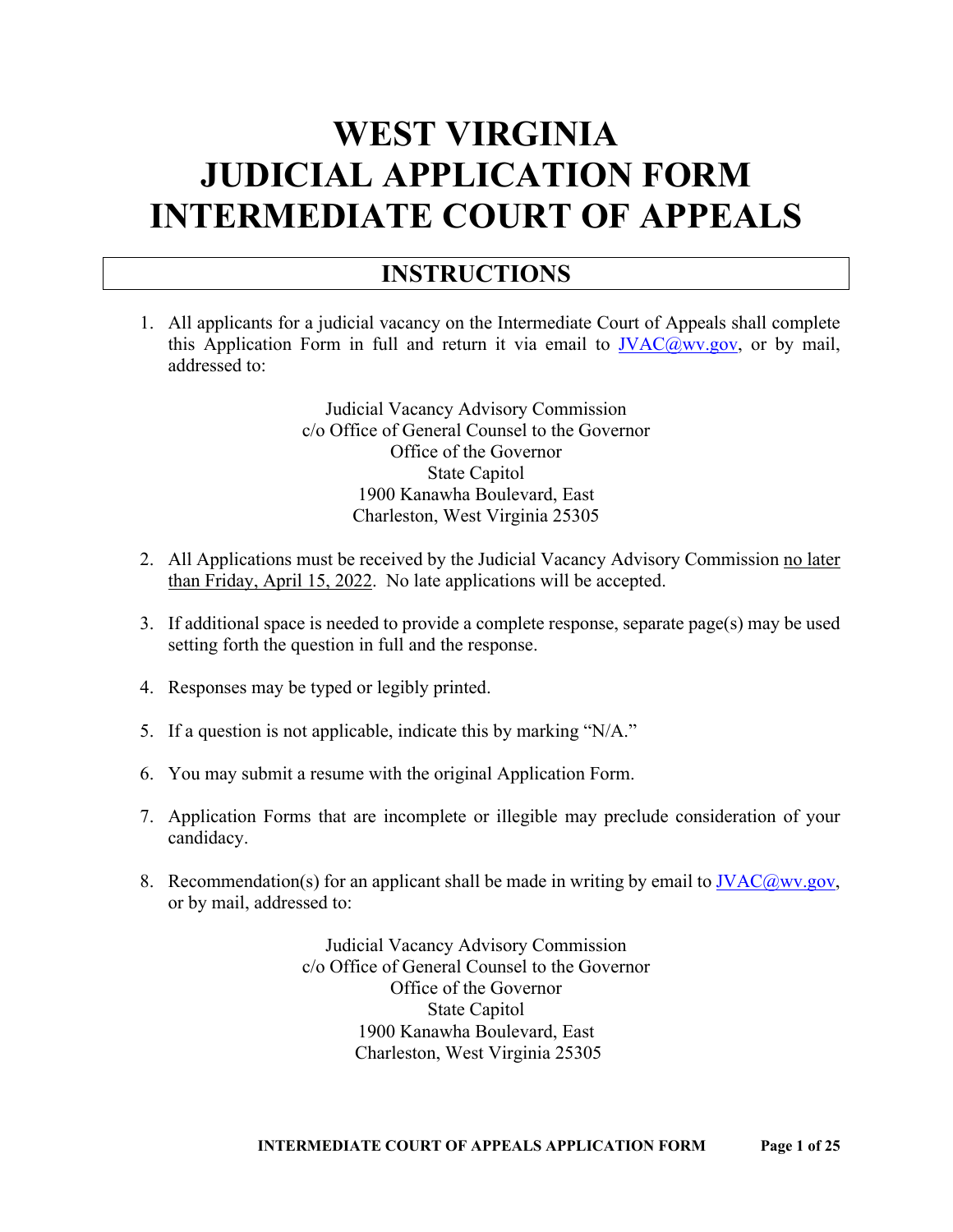Recommendation letters should be postmarked by Friday, April 15, 2022, to be given full consideration.

9. All applicants shall execute the three (3) Authorizations for Release of Information and return them immediately via email to  $\overline{IVAC}$  ( $\overline{Q}$ ) wv.gov, or by mail, addressed to:

> Judicial Vacancy Advisory Commission c/o Office of General Counsel to the Governor Office of the Governor State Capitol 1900 Kanawha Boulevard, East Charleston, West Virginia 25305

Delay in submitting all three (3) Authorizations for Release of Information may preclude consideration of your candidacy.

- 10. Any former or current Judge shall execute the Authorization for Release of Information for the Judicial Investigation Commission.
- 11. It is the policy of the Judicial Vacancy Advisory Commission that any direct contact by an applicant regarding the subject of this application with any member(s) of the Judicial Vacancy Advisory Commission is prohibited.

#### **DEFINITIONS**

For the purposes of this Judicial Vacancy Application Form only, the following definitions shall apply:

- a. "Engaged in the Practice of Law" shall mean providing legal services under circumstances arising out of one's legal employment.
- b. "Litigation" shall mean the act or process of engaging in a legal action or lawsuit filed in a court of record, including all proceedings therein, for the purpose of enforcing a right or seeking a remedy.
- c. "Trial" shall mean a judicial examination in which issues of fact are to be determined by the verdict of a jury or by a judge when a jury is waived or not permitted. Trials do not include administrative or adjudicatory hearings.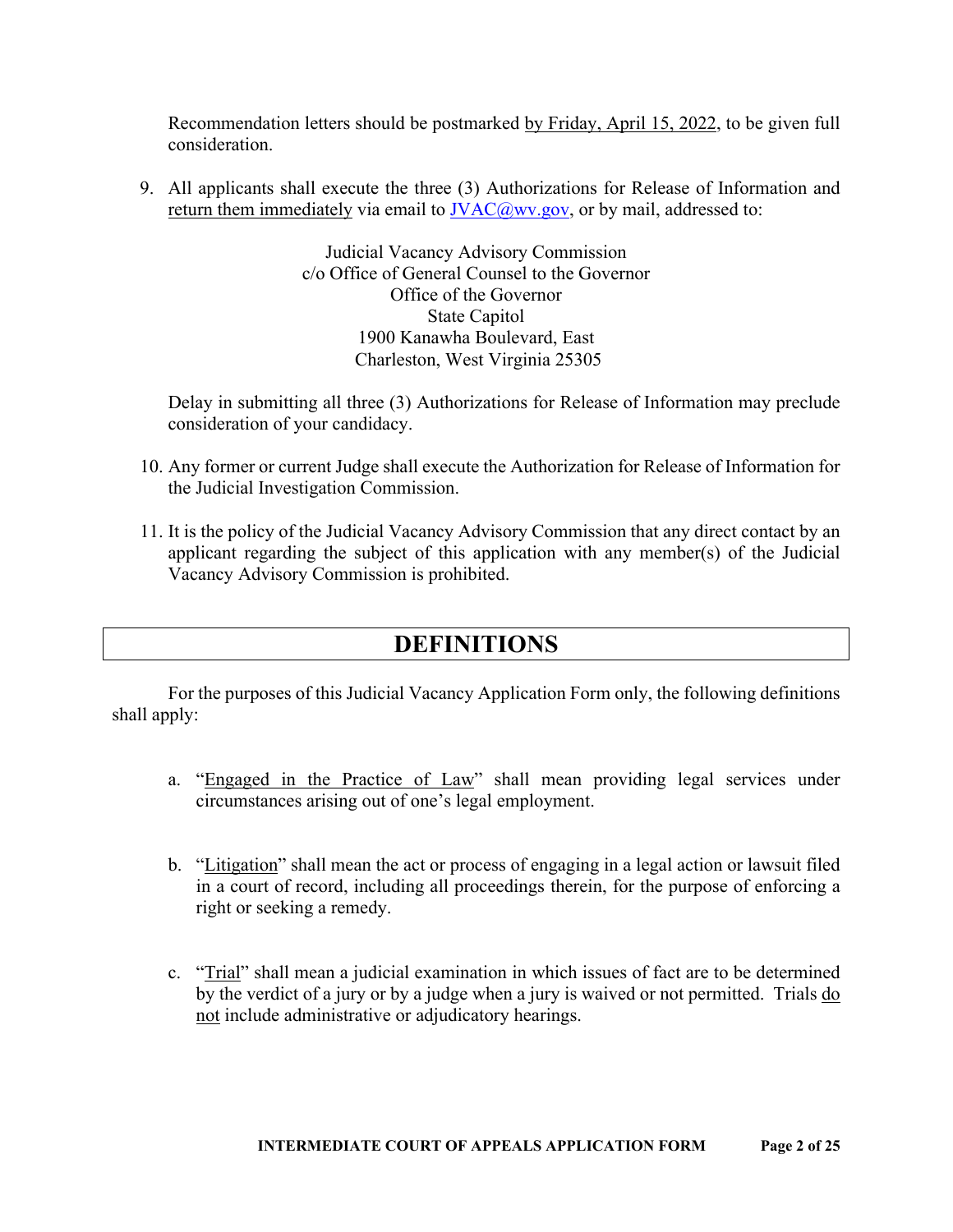| Full name:                                |                                                           | <u> 1989 - Johann Stoff, amerikansk politiker (d. 1989)</u>                                                                                                                                                                    |
|-------------------------------------------|-----------------------------------------------------------|--------------------------------------------------------------------------------------------------------------------------------------------------------------------------------------------------------------------------------|
| Other names by which you have been known: |                                                           |                                                                                                                                                                                                                                |
| Employer's name:                          |                                                           | ,我们也不能在这里的时候,我们也不能在这里的时候,我们也不能会不能会不能会不能会不能会不能会不能会不能会不能会不能会。""我们的是,我们也不能会不能会不能会不能                                                                                                                                               |
|                                           |                                                           | Employment address:                                                                                                                                                                                                            |
|                                           | State:                                                    | Zip: $\qquad \qquad$                                                                                                                                                                                                           |
|                                           |                                                           | Residential Address: Lawrence and the contract of the contract of the contract of the contract of the contract of the contract of the contract of the contract of the contract of the contract of the contract of the contract |
| City:                                     | State: $\frac{1}{\sqrt{1-\frac{1}{2}} \cdot \frac{1}{2}}$ |                                                                                                                                                                                                                                |
|                                           |                                                           |                                                                                                                                                                                                                                |
| Date and Place of birth:                  |                                                           |                                                                                                                                                                                                                                |
|                                           |                                                           | ,我们也不能在这里的时候,我们也不能在这里的时候,我们也不能会在这里的时候,我们也不能会在这里的时候,我们也不能会在这里的时候,我们也不能会在这里的时候,我们也不                                                                                                                                              |
|                                           |                                                           | Are you an American citizen                                                                                                                                                                                                    |

## **II. SERVICE IN THE ARMED FORCES**

1. If you are or have been a member of the armed forces of the United States, please state:

| a. Branch of Service:                  |  |
|----------------------------------------|--|
| b. Dates of Active Duty:               |  |
| c. Current Rank or Rank at Separation: |  |

#### d. Explain if discharge was other than honorable: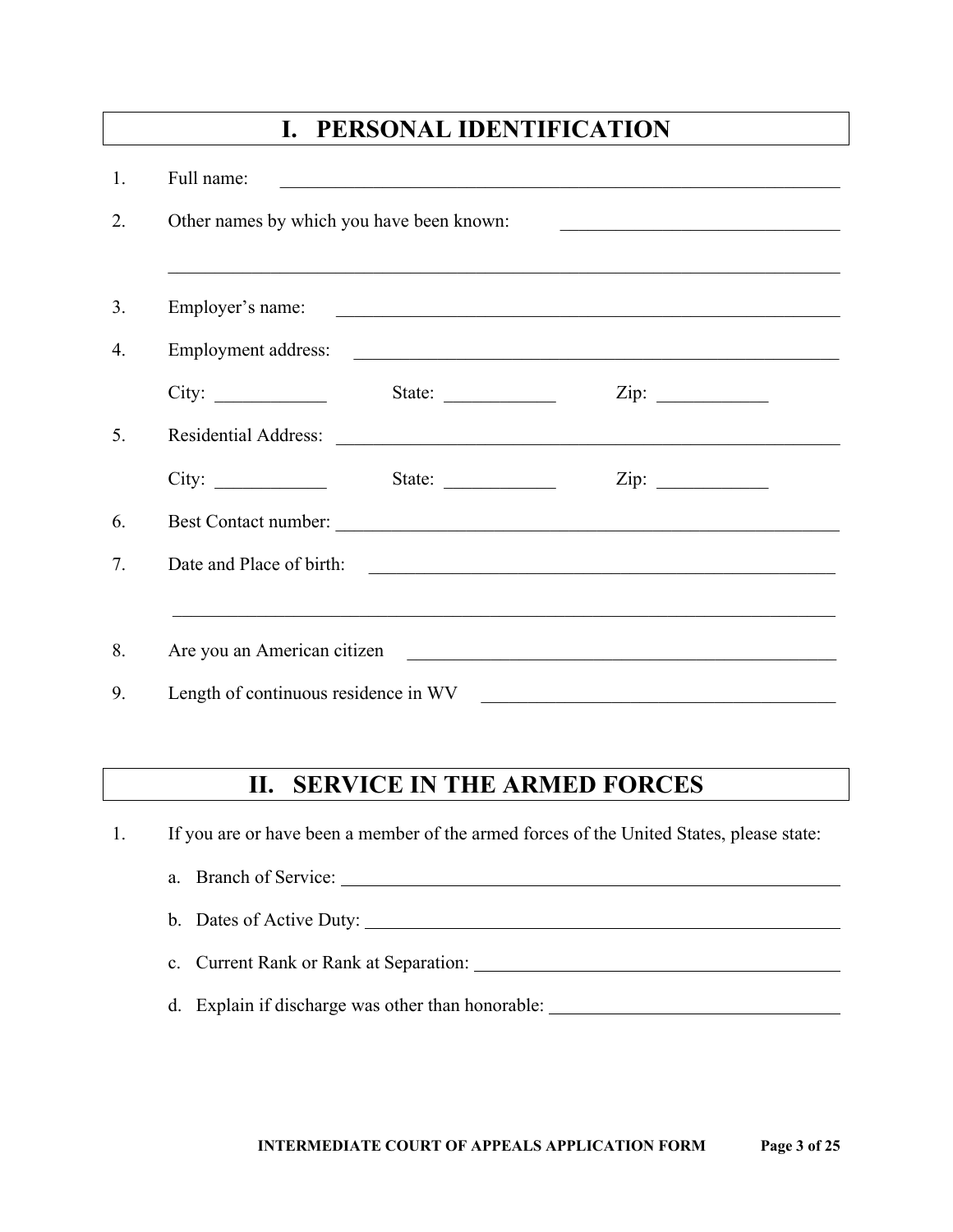#### **III. HEALTH**

1. Do you have any mental or physical impairment(s) that would affect your ability to perform the duties of a judge with or without reasonable accommodations?

#### **IV. EDUCATION**

1. List all colleges and universities attended, the dates attended, and the degrees awarded.

2. Please list any reporting periods for the last ten (10) years in which you did not obtain the mandatory minimum of continuing legal education or judicial education credit hours.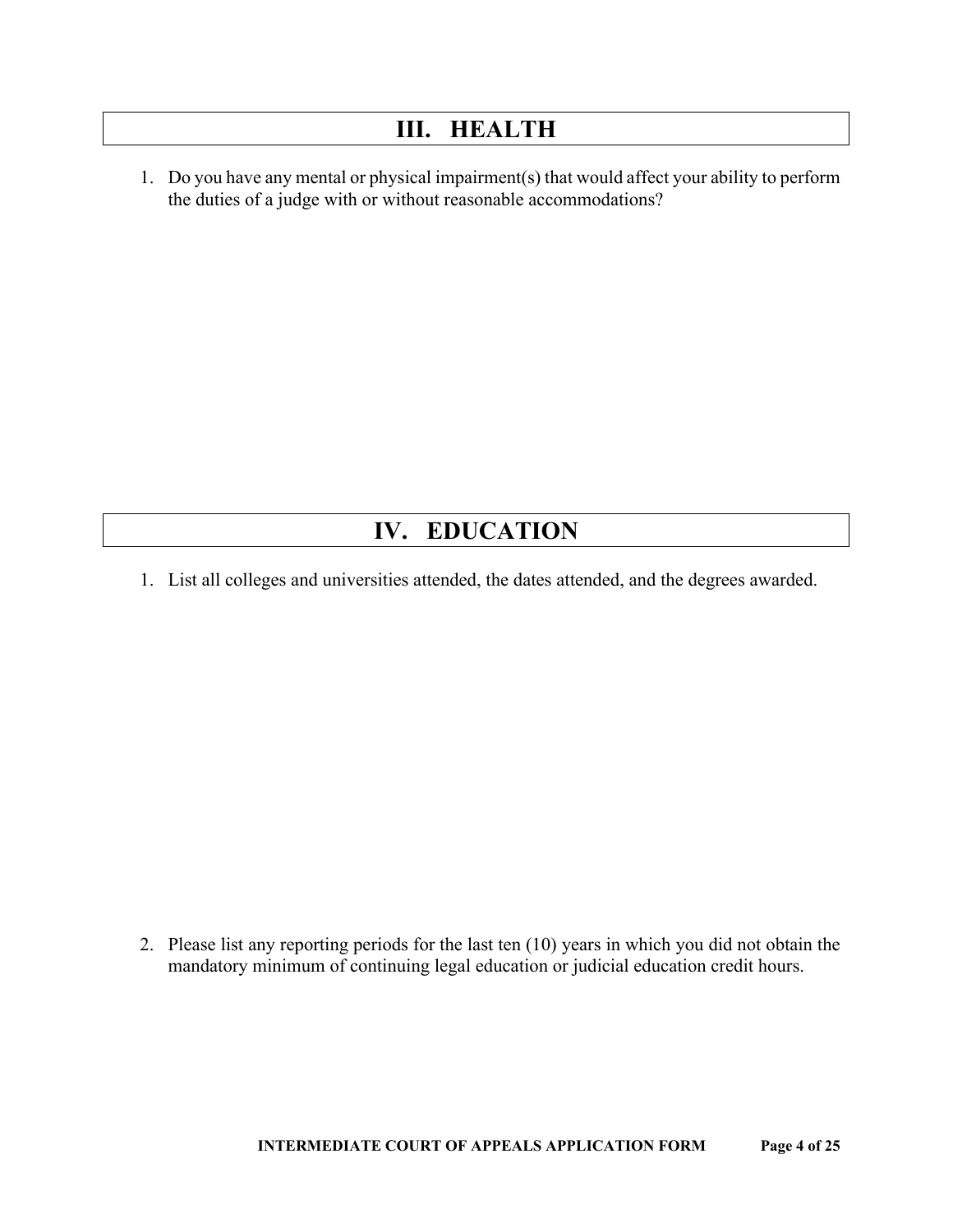## **V. HONORS**

1. List any honors, prizes, or awards you have received.

## **VI. PUBLICATIONS**

1. If you have published any books, articles or editorials, list them, giving citations and dates: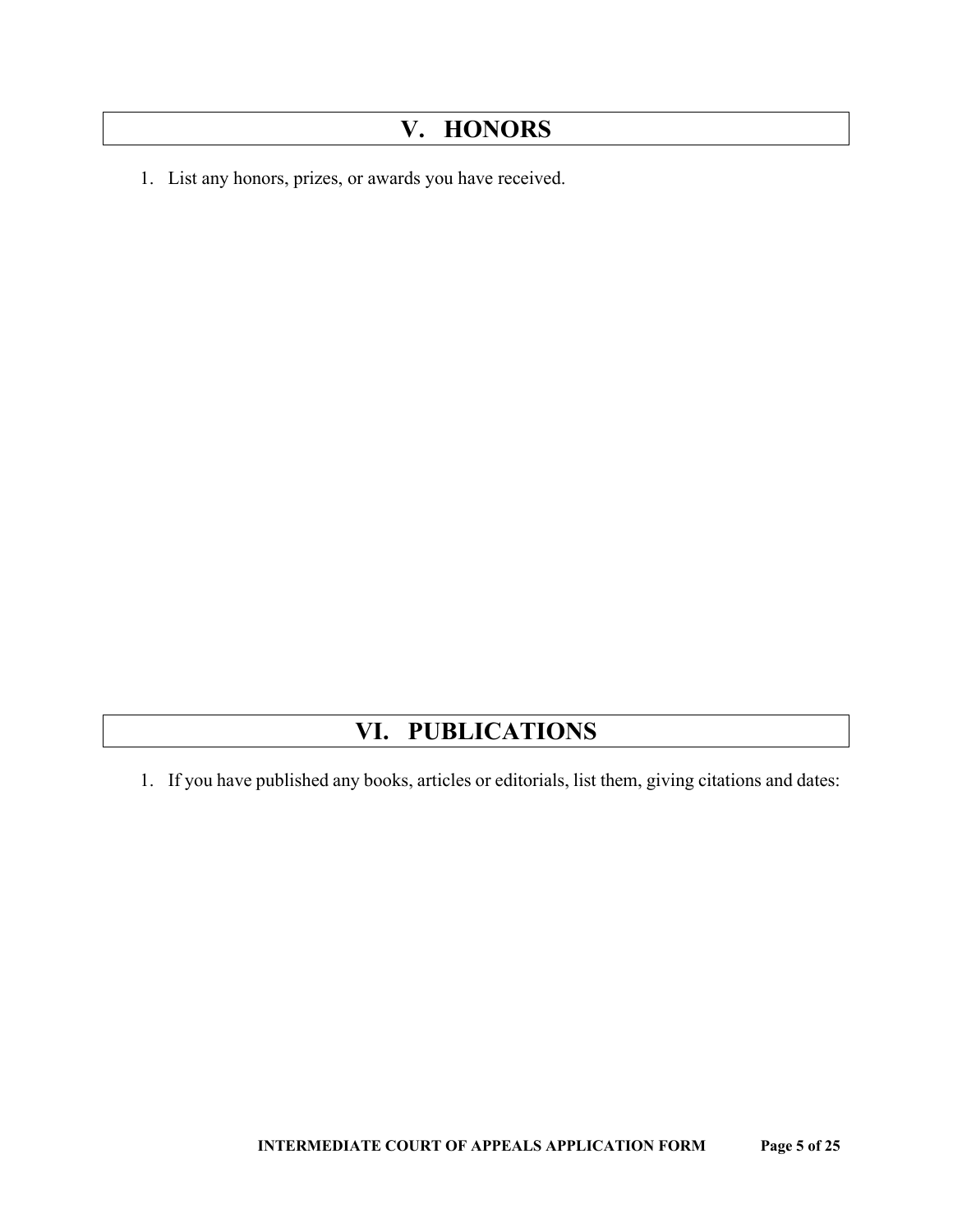- 2. "Social Media" are media for social interaction using internet and web-based tools to turn communication into interactive dialogue and to publish recorded information and documentation including, but not limited to, videos, pictures and audio recordings. Examples of Social Media include, but are not limited to, YouTube, MySpace, Facebook, Google Docs shared with others for the purpose of social interaction or dialogue, Epinion, PBWorks, Topix, LinkedIn, Twitter, TikTok, Instagram, Snapchat, etc.
	- a. List all Social Media to which you subscribe, are a member or have an account.

b. If you have published any documents, videos, pictures, or audio recordings on Social Media that depict the subject of the publication in a negative or false light, provide the specific web address(es) of each publication and an explanation of what each publication depicts.

c. If you have knowledge of any documents, videos, pictures, or audio recordings published on Social Media that depict you in a negative or false light, provide the specific web address(es) of each publication and an explanation of what each publication depicts.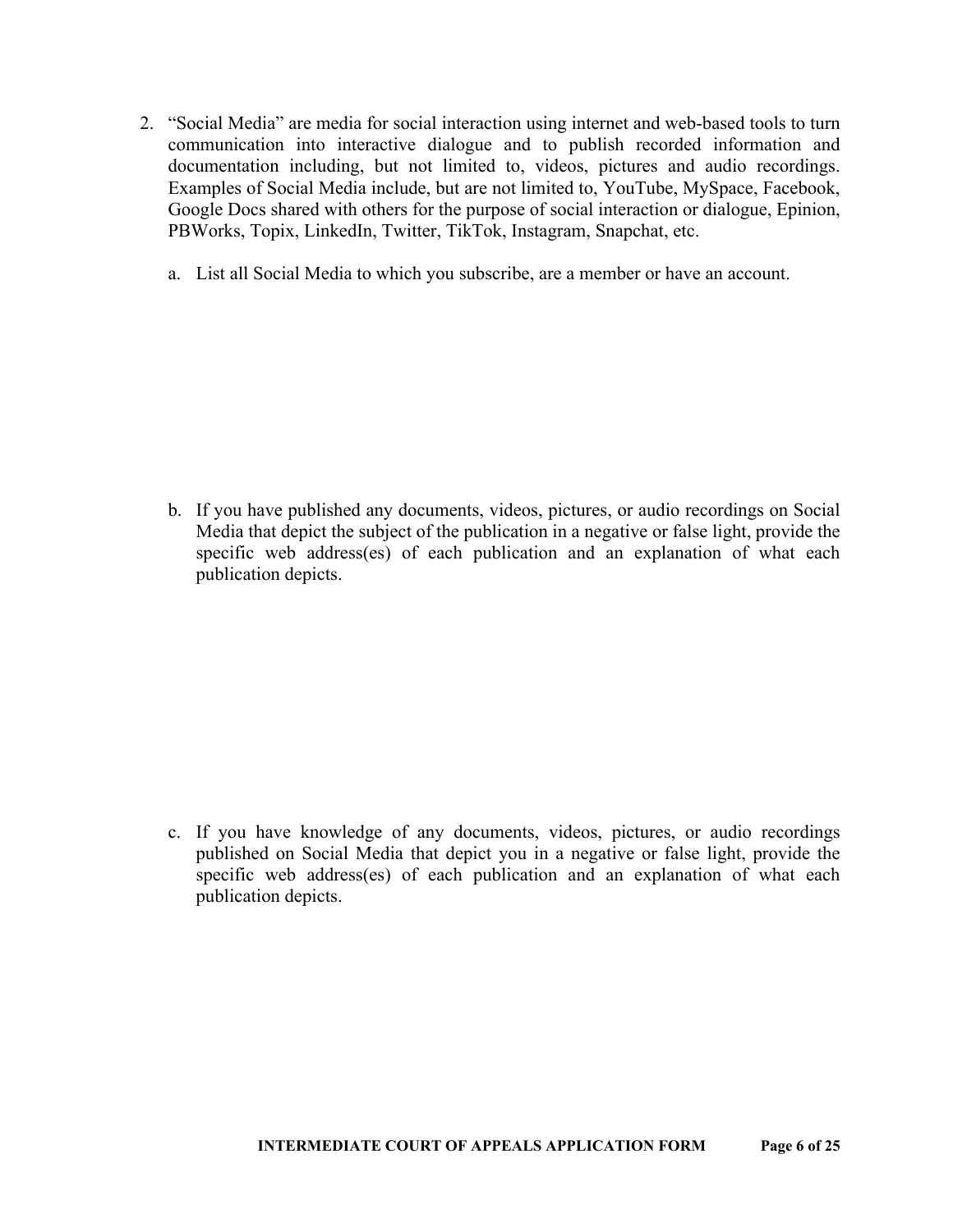#### **VII. PROFESSIONAL ADMISSIONS**

- 1. Have you been licensed to practice law in West Virginia for at least (ten) 10 years?
- 2. List all courts (including state bar admissions) and administrative bodies having special admission requirements in which you presently are admitted to practice law, giving the month, day, and year of admission in each case.

**Court or Administrative Body Date of Admission** 

3. Have you ever been denied admission to the bar of any state due to failure to pass the character and fitness screening?

If yes, please explain.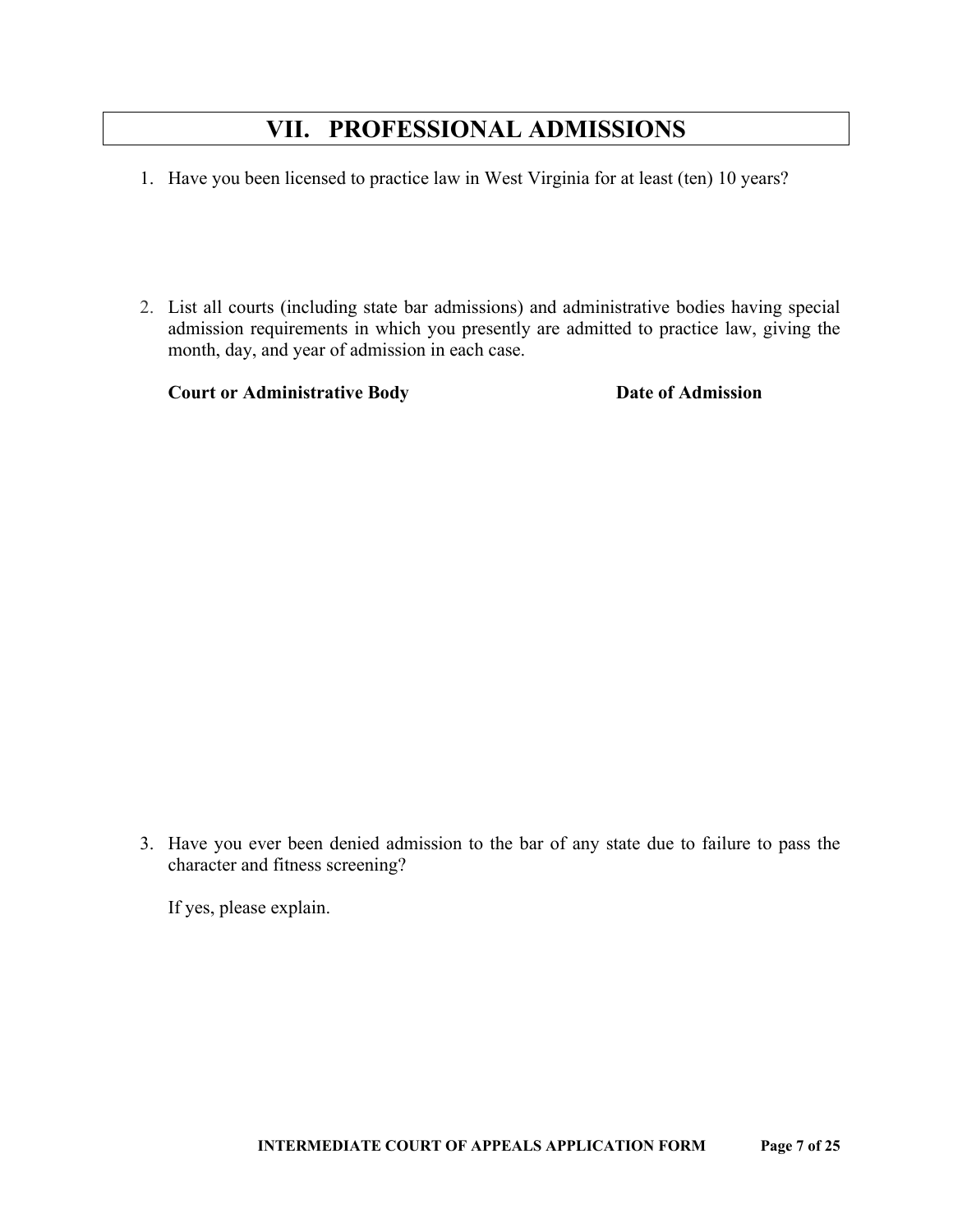## **VIII. LAW PRACTICE**

NOTE: Please be prepared to discuss and be questioned about your specific experience in the areas of jurisdiction of the Intermediate Court of Appeals as listed in WV Code § 51-11-4(b).

1. Have you continuously "engaged in the practice of law" since first admitted to a state bar?

If no, please explain and list the time periods in which you did not "engage in the practice of law."

2. List all state and federal jurisdictions where you have "engaged in the practice of law."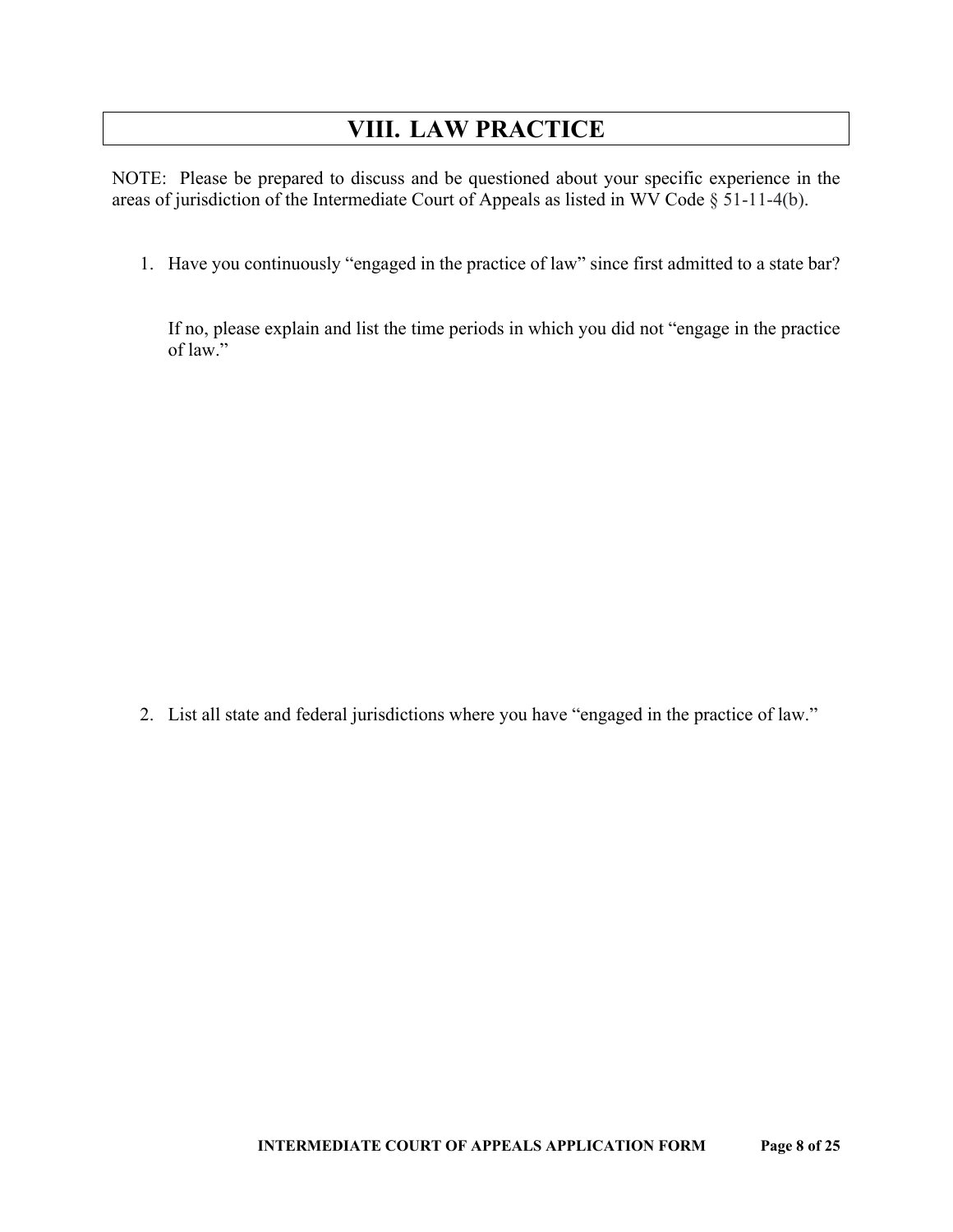- 3. Provide a chronological list of your legal employment since first admitted to a state bar. For each employment, include the following information:
	- a. Full names and addresses of all law offices, firms, companies, government agencies, or other organizations where you practiced law.
	- b. Start and end dates of each employment.
	- c. The nature of your affiliation/position with each employer.
	- d. The general nature of your law practice for each legal employment.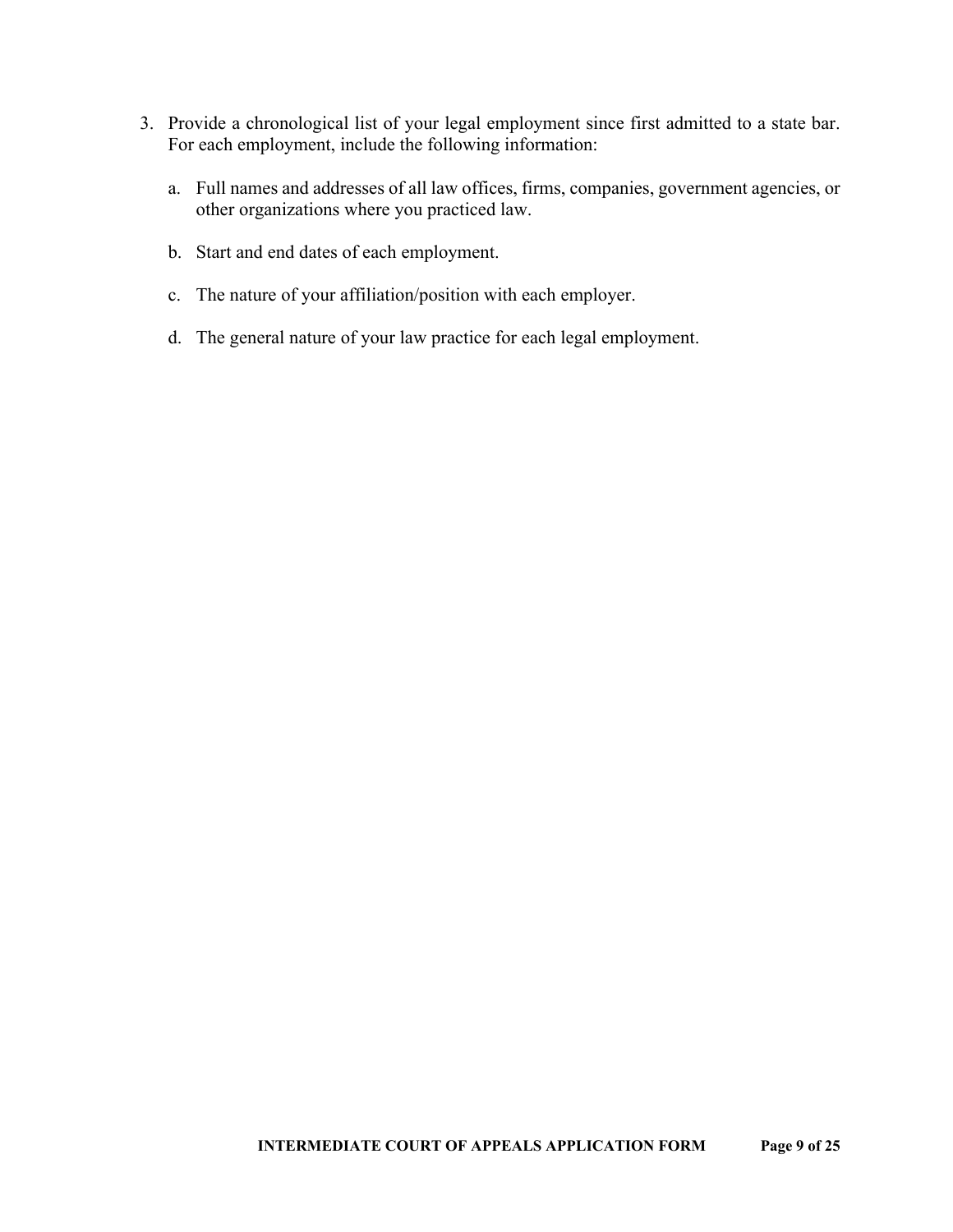4. What percentage of your legal practice has been devoted to "litigation?" If that percentage has changed over time, please explain.

5. Of your "litigation" work, specify what percentage falls into the following categories:

| Civil                     |     | $\frac{0}{0}$ |
|---------------------------|-----|---------------|
| Criminal                  |     | $\frac{0}{0}$ |
| <b>Domestic Relations</b> |     | $\frac{0}{0}$ |
| Other                     |     | $\frac{0}{0}$ |
|                           | 100 | %             |

Explain the general nature of any proceedings that fall in the category of "other."

6. Of your "litigation" work, what percentage is practiced in:

| <b>State Court</b> |     | $\frac{0}{0}$ |
|--------------------|-----|---------------|
| Federal Court      |     | $\frac{0}{0}$ |
| Other              |     | $\frac{0}{0}$ |
|                    | 100 | $\frac{0}{0}$ |

Explain the general nature of any jurisdictions that fall in the category of "other."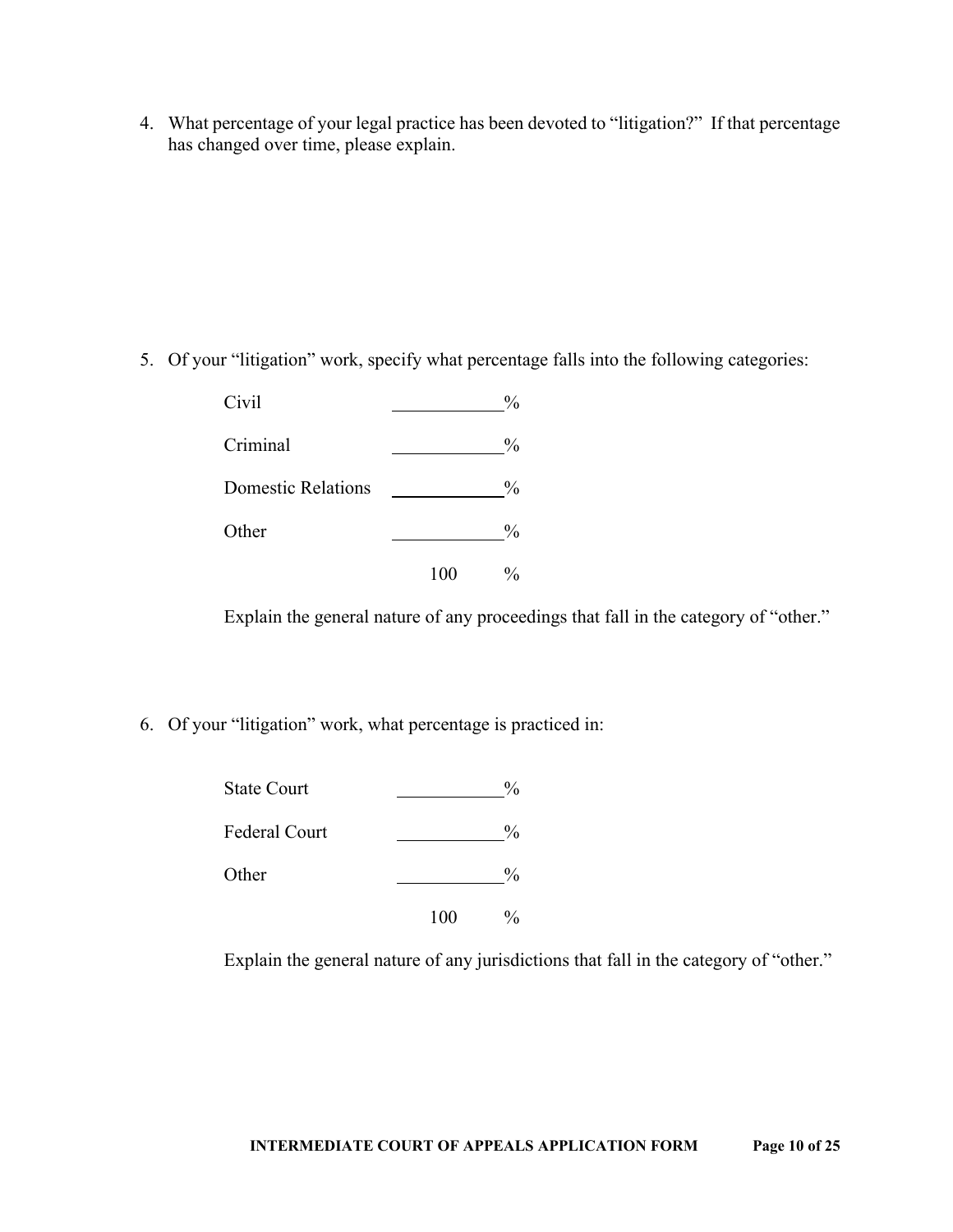7. State the case number and style of all "trials" you handled to conclusion for the last five (5) years in State and Federal trial courts of general jurisdiction (e.g., Circuit Court, Court of Common Pleas, U.S. District Court). Also indicate whether you were sole, associate, or chief counsel.

[The Committee invites you, at your option, to list all trials you have handled to conclusion in trial courts of general and limited jurisdiction or to also list any trials handled to conclusion since you first "engaged in the practice of law" which you feel are noteworthy.]

8. List all reported appellate cases in which you were an attorney of record and state your involvement in the appellate process.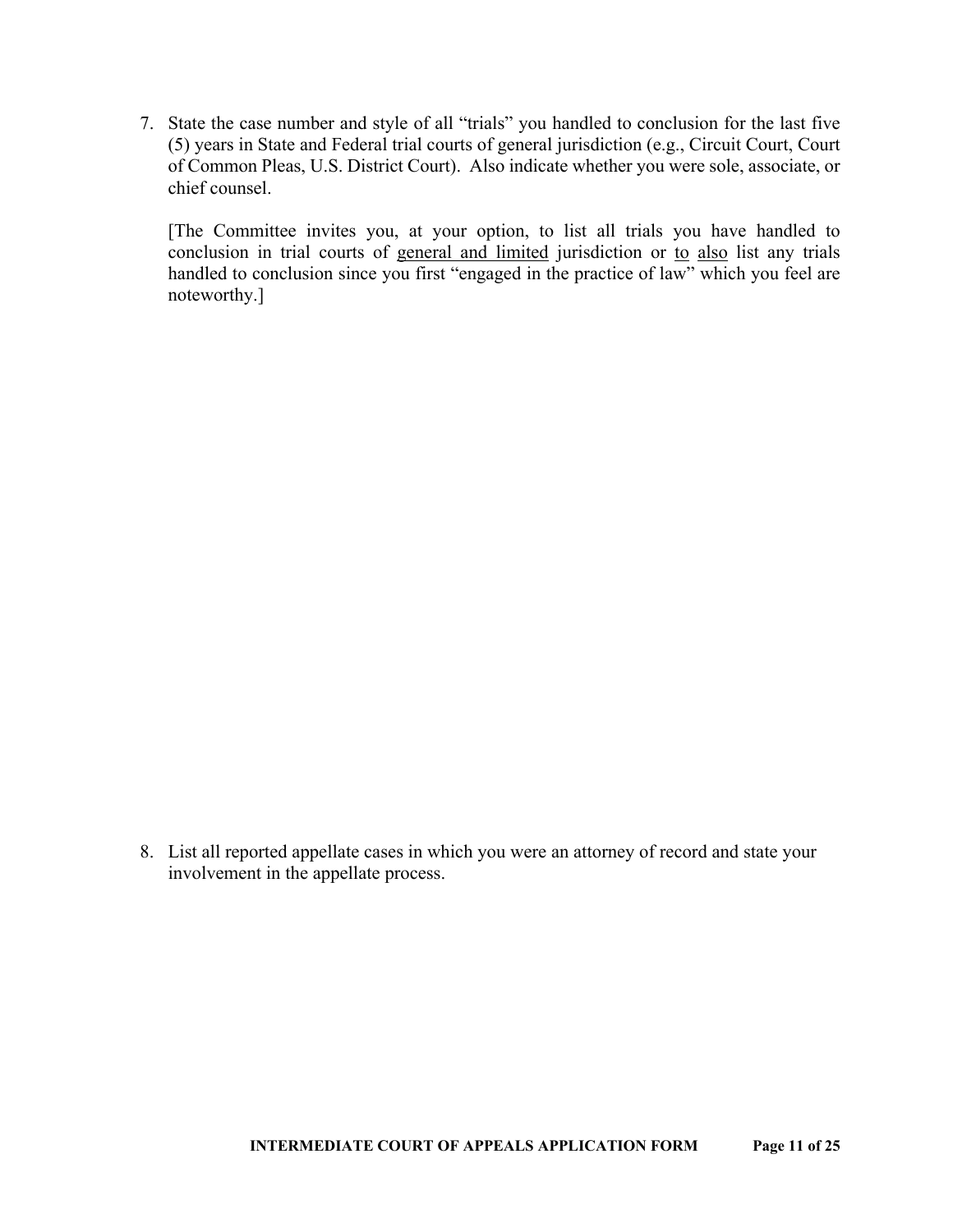9. If you have handled arbitration or administrative hearings to conclusion, briefly describe the types of matters addressed during the hearings. [The Committee invites you, at your option to list the style and case number of any arbitration or administrative hearing you believe to be noteworthy.]

10. State your substantive courtroom experience for legal issues involving domestic relations (i.e., the laws, practices, procedures and remedies provided for in Chapters 48 and 49 of the West Virginia Code).

11. Have you ever served or acted as a mediator or arbitrator?

If yes, briefly describe the issues addressed and your experience as a mediator or arbitrator.

#### **IX. PUBLIC OFFICE**

1. Have you ever run for or held a public office, other than a judicial office?

If yes, explain: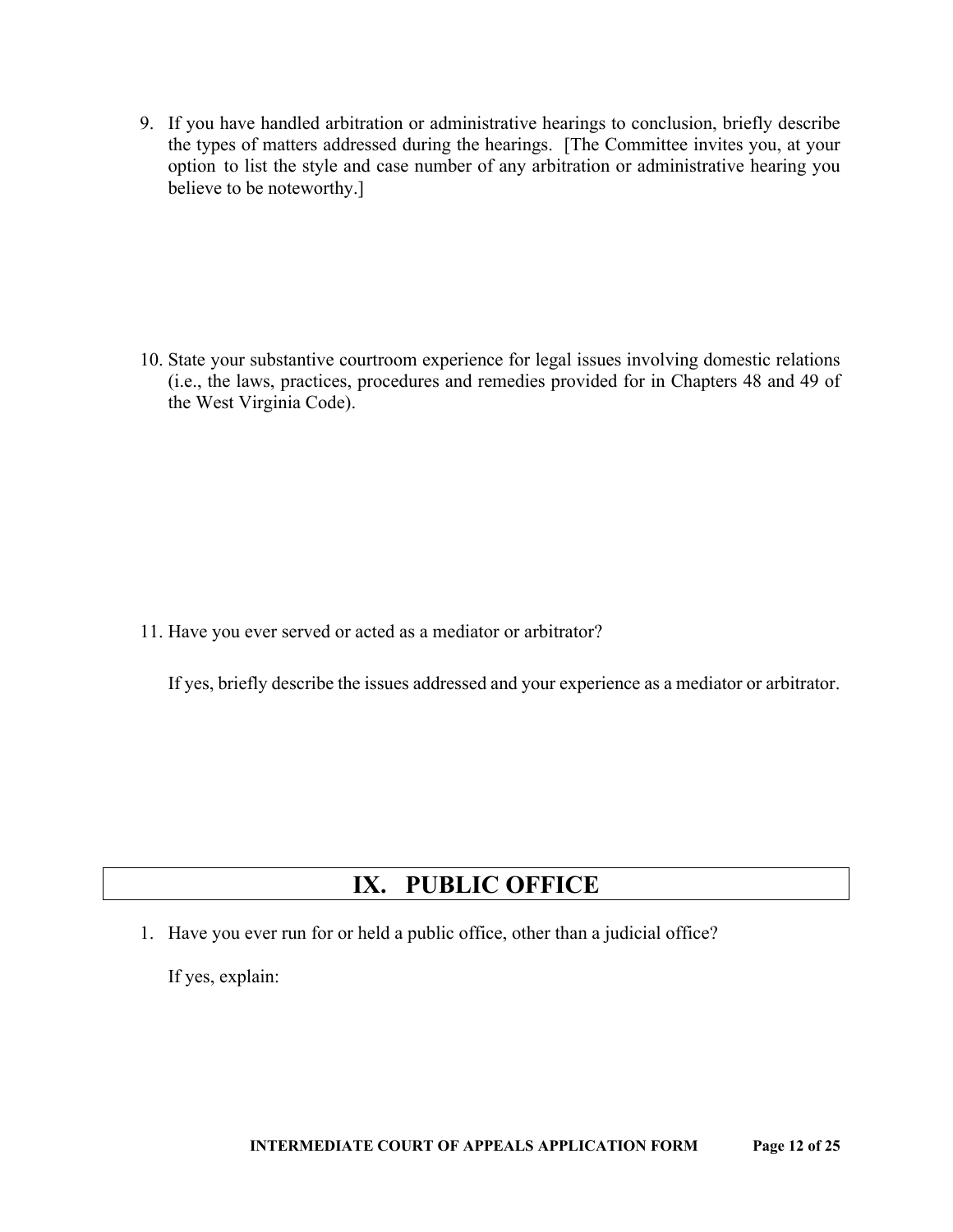#### **X. JUDICIAL EXPERIENCE**

1. a. Have you ever held judicial office or been a candidate for judicial office?

If yes, state the court(s) involved and the dates of service, or dates of candidacy.

- b. If you have held judicial office, state the types of legal matters over which you presided.
- c. If you have held judicial office, state the names, and addresses of five (5) attorneys knowledgeable of your work, temperament, and abilities.

2. List any prior quasi-judicial experience:

## **XI. BUSINESS INVOLVEMENT**

1. If you have ever been engaged in any occupation other than the practice of law (exclusive of employment during your school years), please list the names of your employers, the dates of employment, positions held and the reason(s) the employment ended.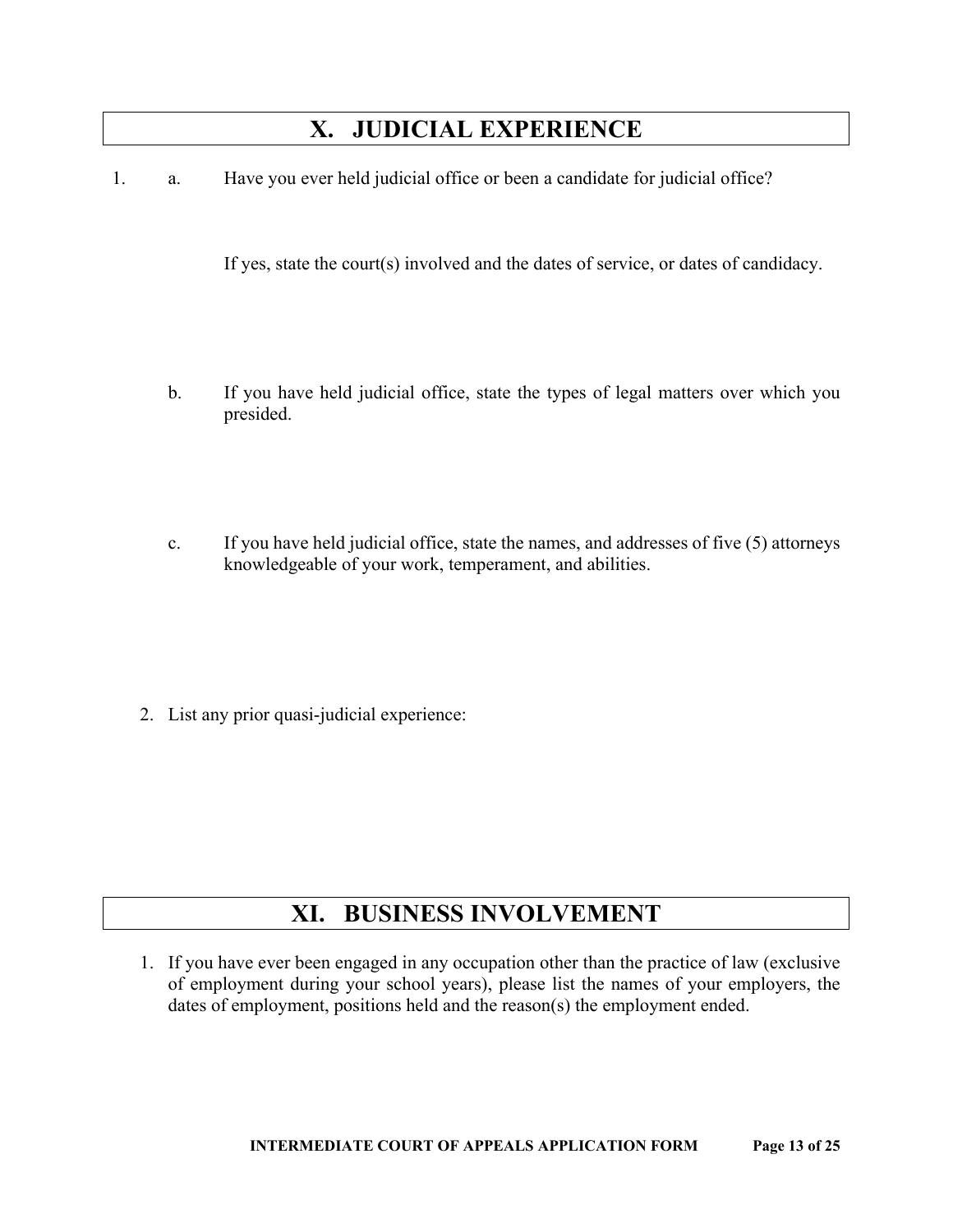2. Are you now or have ever been an owner, officer, or director of any business enterprise?

If yes, state the name of such business enterprise, the nature of the business and your involvement with the business.

3. "Lobbying and Special Interest groups, firms or organizations" are those that use various forms of support, advocacy, sponsorship, or promotion to attempt to influence public opinion, public policy or decisions of legislators or government officials.

Have you ever received a contribution, a fee or compensation from any Lobbying or Special Interest group, firm, or organization?

If yes, state the name of the group, firm, or organization; state the contribution(s), fee(s) or compensation you received; and state the purpose of the contribution(s), fee(s) or compensation.

4. If appointed by the Governor, would you be able to conclude your law practice, business interests, employment, or any other vocation activities in order to assume a judicial position?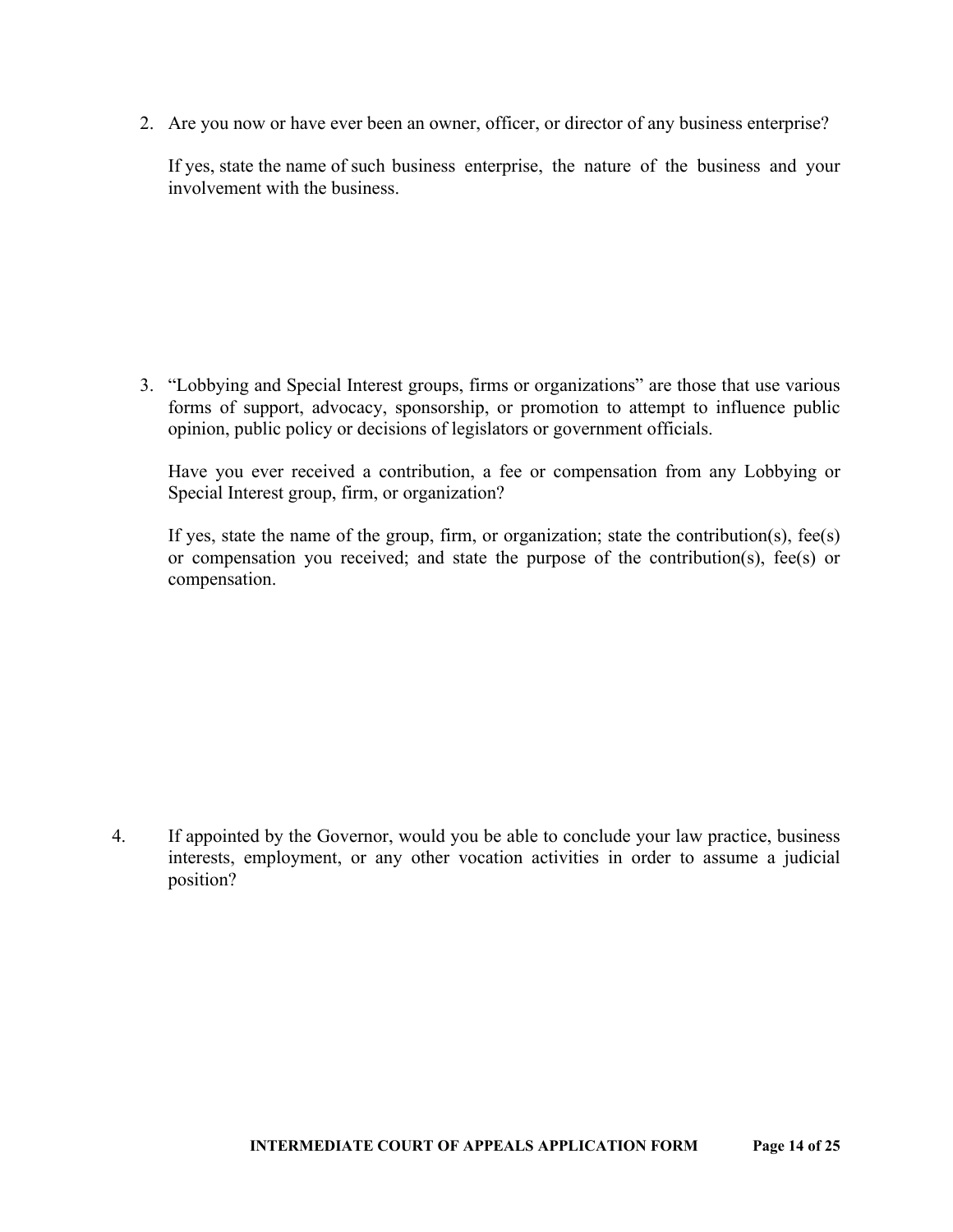#### **XII. CONDUCT**

1. Have you ever been arrested, charged, or convicted for violation of any federal law, state law, county or municipal law, regulation, or ordinance?

If yes, please explain:

2. Have you ever been sued by a client?

If yes, please explain:

3. Have you or your professional liability insurance carrier ever settled a claim against you for professional malpractice?

If yes, please explain:

4. Have you ever been charged in any civil or criminal proceedings with conduct alleged to involve moral turpitude, dishonesty, or unethical conduct?

If yes, please explain:

5. Have you ever been disciplined or cited for a breach of ethics or unprofessional conduct by any court, administrative agency, bar association, or other professional group?

If yes, please explain: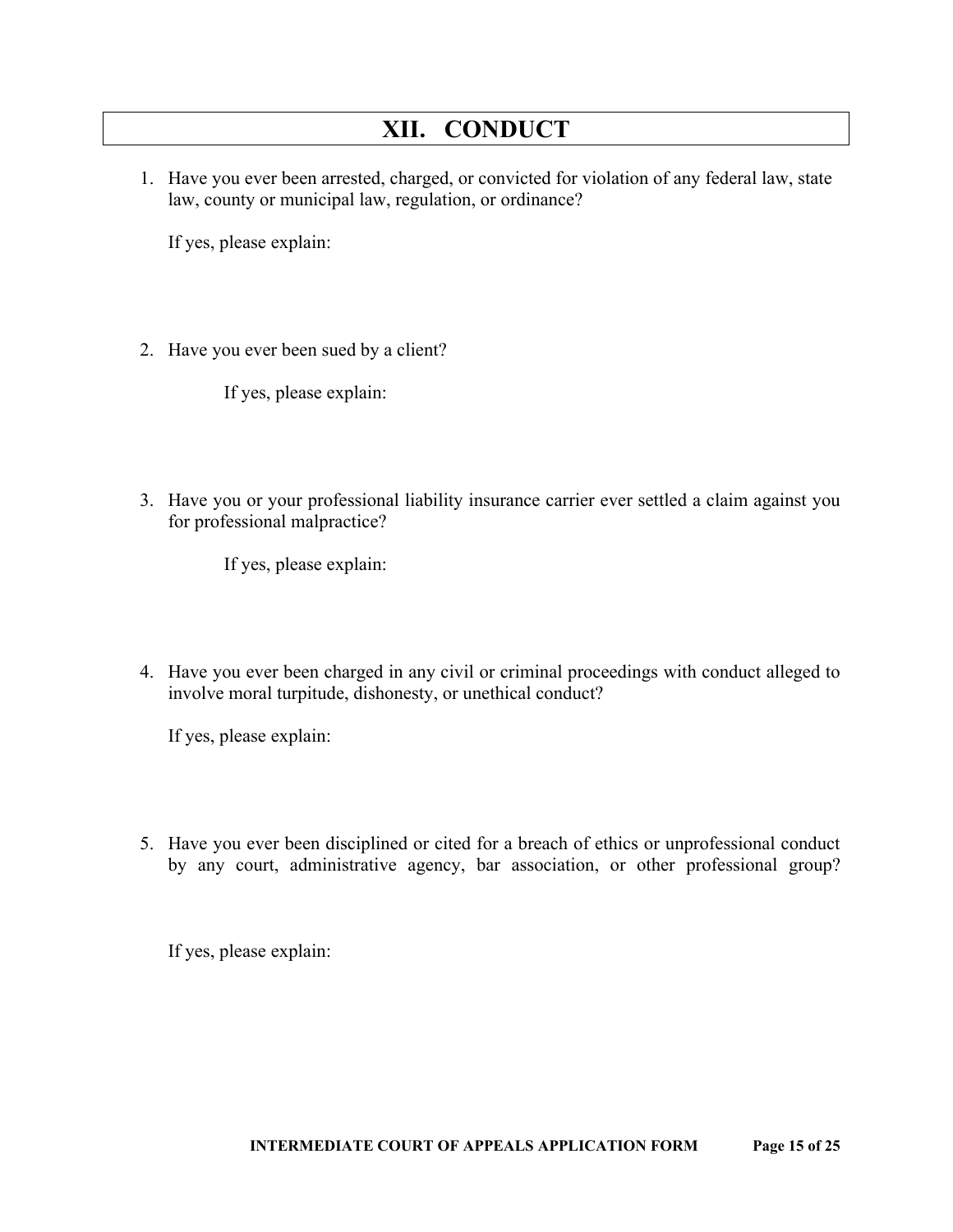6. Have you filed appropriate tax returns as required by federal, state, local, and other government authorities?

If no, please explain:

7. Have any liens or claims ever been instituted against you by the federal, state, or local authorities?

If yes, please explain:

8. Do you have any unsatisfied judgments against you?

If yes, please explain:

9. Are you now, or have you ever been found to be delinquent or in arrears on payments for spousal or child support?

If yes, please explain:

10. Have you ever been subject to any domestic relations order, including, but not limited to, a domestic violence petition or any other similar restraining order?

If yes, please explain and provide documentation: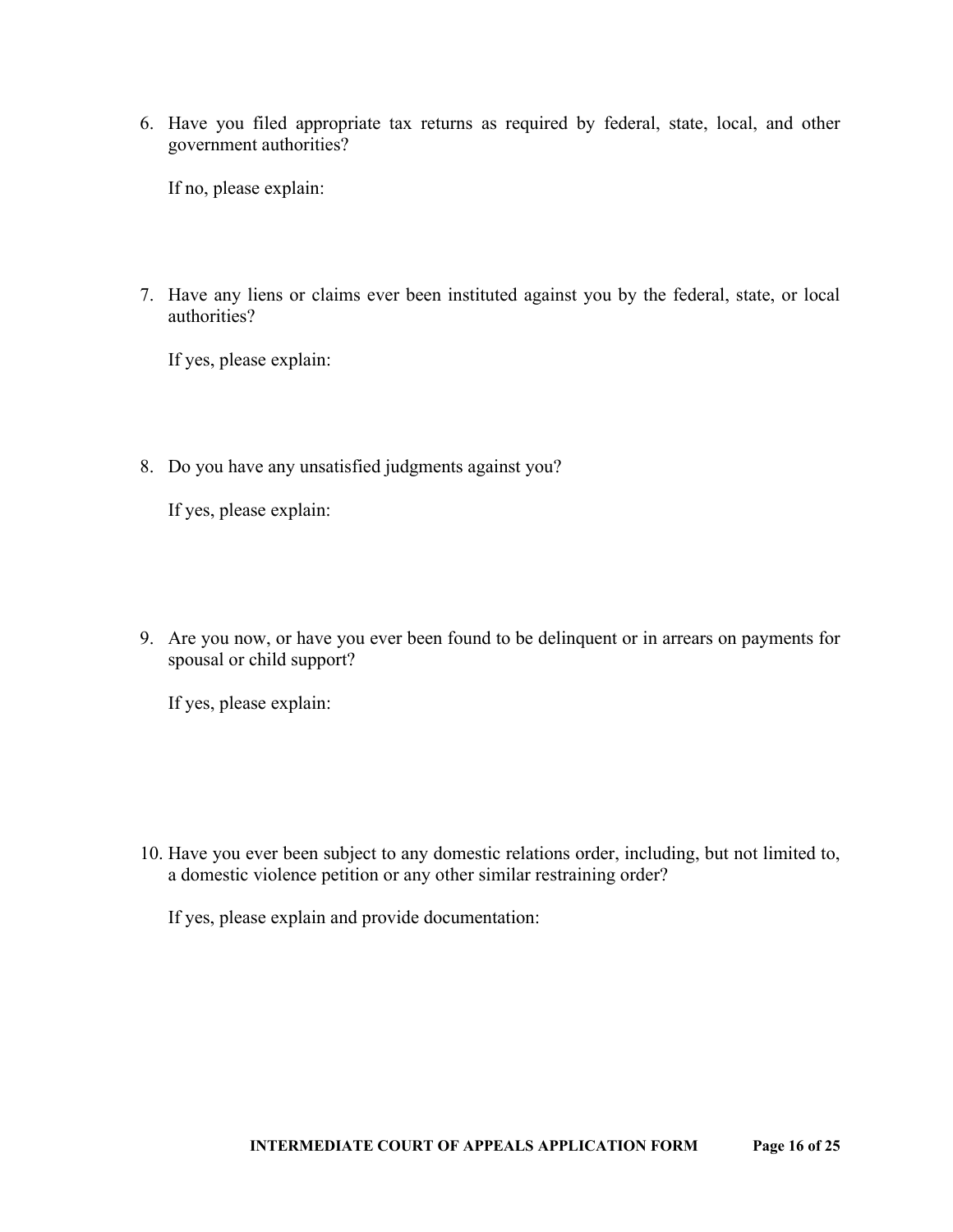11. Do you owe any person or company a debt in excess of \$5,000, other than a debt to a family member, a mortgage, student loan, or a motor vehicle loan?

If yes, please explain:

#### **XIII. PROFESSIONAL & OTHER ACTIVITIES**

1. List all bar associations and legal professional societies or organizations of which you are a member and the length of such membership. Give the titles and dates of any office you have held in any such associations, societies, or organizations.

2. List all organizations and clubs, other than bar associations and legal professional societies or organizations identified in response to 1(a) above, which you have been a member during the past ten (10) years, the dates of such membership(s) and include the titles and dates of any offices you have held in each organization or club.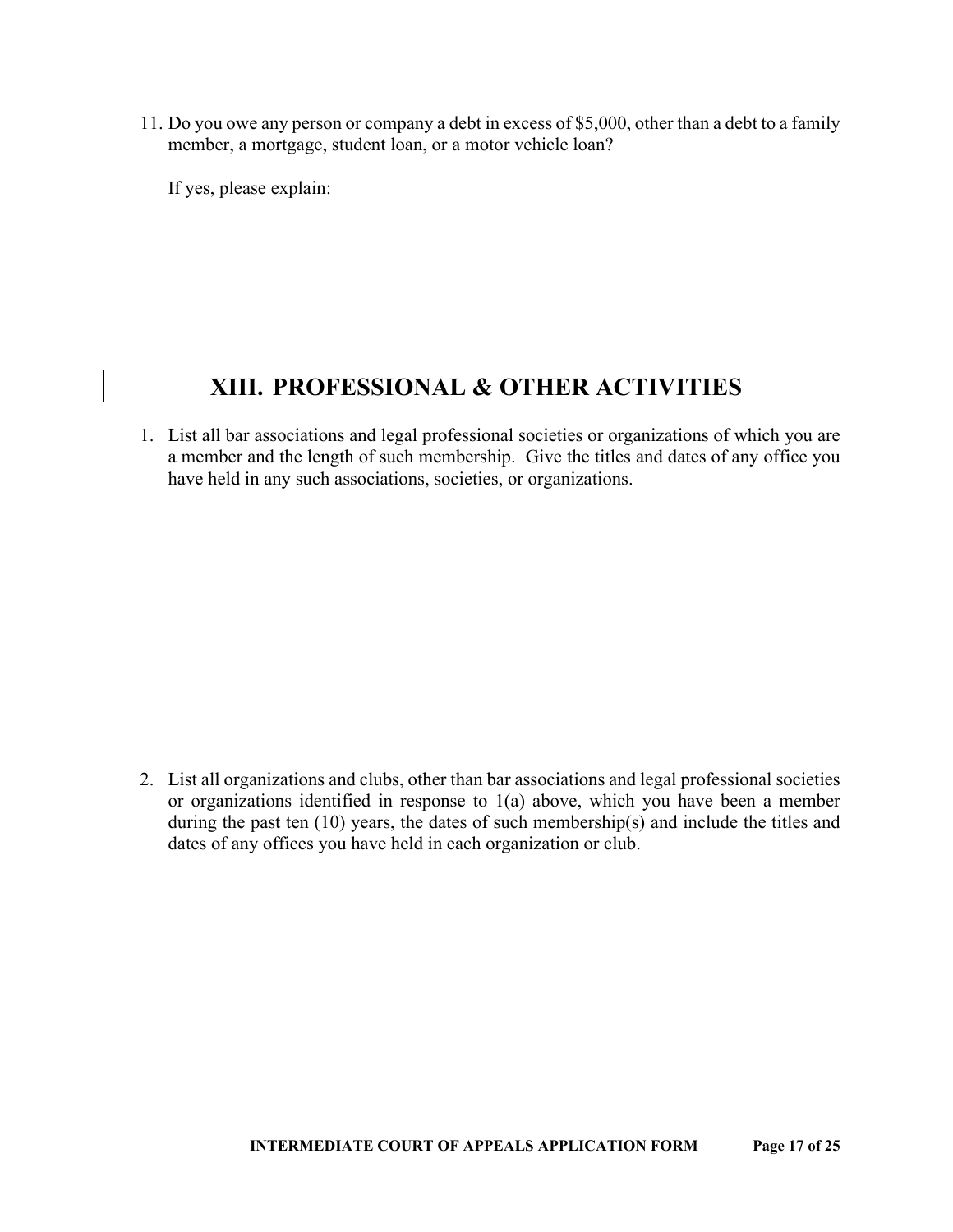3. State any achievements or actions you have accomplished or actions in which you have been engaged which would demonstrate your commitment to equal justice under the law.

4. State any additional education or other experiences you believe would assist you in holding judicial office.

5. State any other pertinent information reflecting positively or adversely on you, which you believe should be disclosed to the Governor and the Judicial Vacancy Advisory Commission in connection with your possible selection as a judge.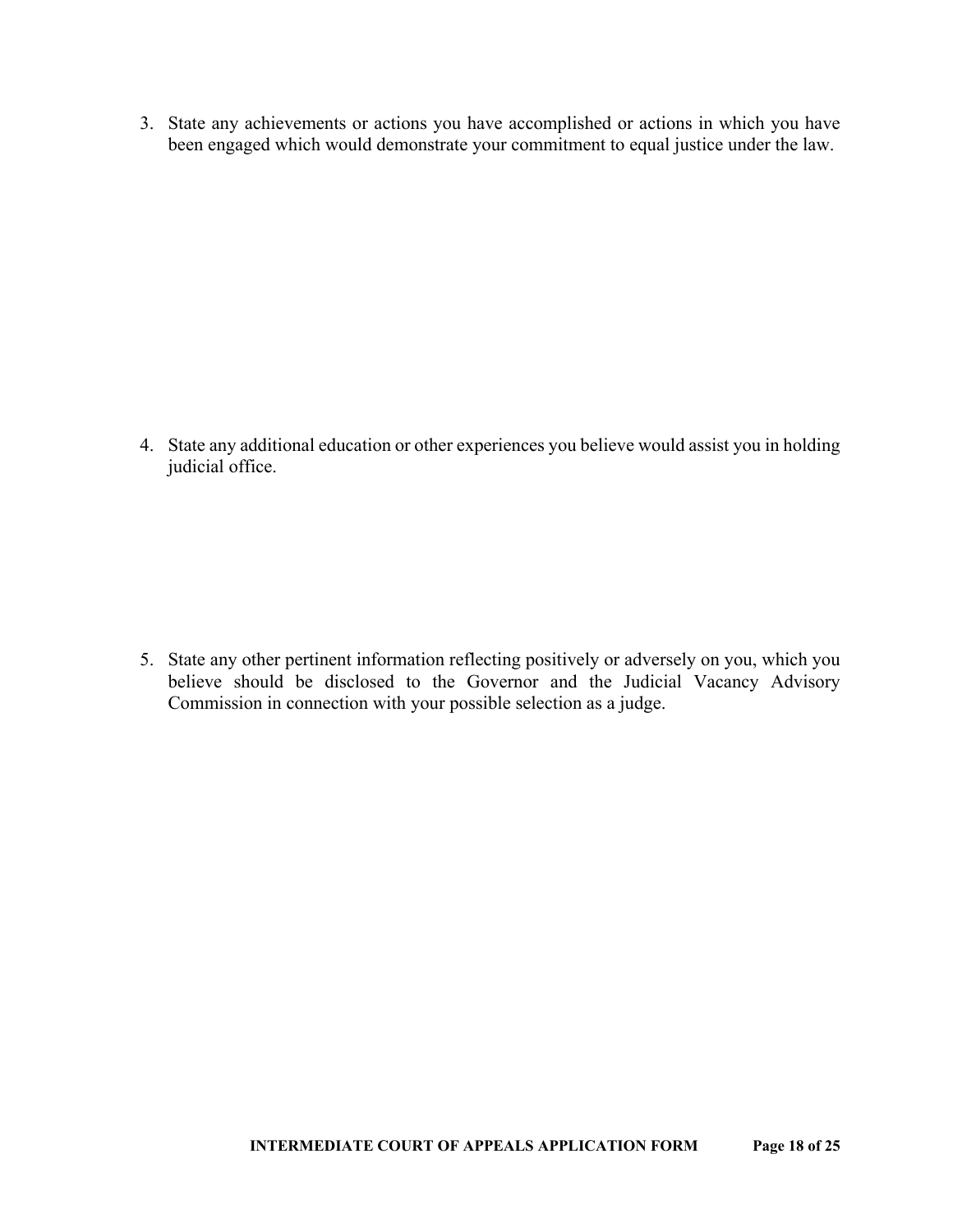## **XIV. REFERENCES**

1. List three (3) individuals as references who are familiar with your legal abilities.

| Name      |                                                                                                                       |
|-----------|-----------------------------------------------------------------------------------------------------------------------|
| Address   |                                                                                                                       |
| Telephone | <u> 1989 - Johann Barbara, martin amerikan basal dan berasal dalam basal dalam basal dalam basal dalam basal dala</u> |
| Name      |                                                                                                                       |
| Address   |                                                                                                                       |
| Telephone |                                                                                                                       |
|           |                                                                                                                       |
| Name      |                                                                                                                       |
| Address   |                                                                                                                       |
| Telephone |                                                                                                                       |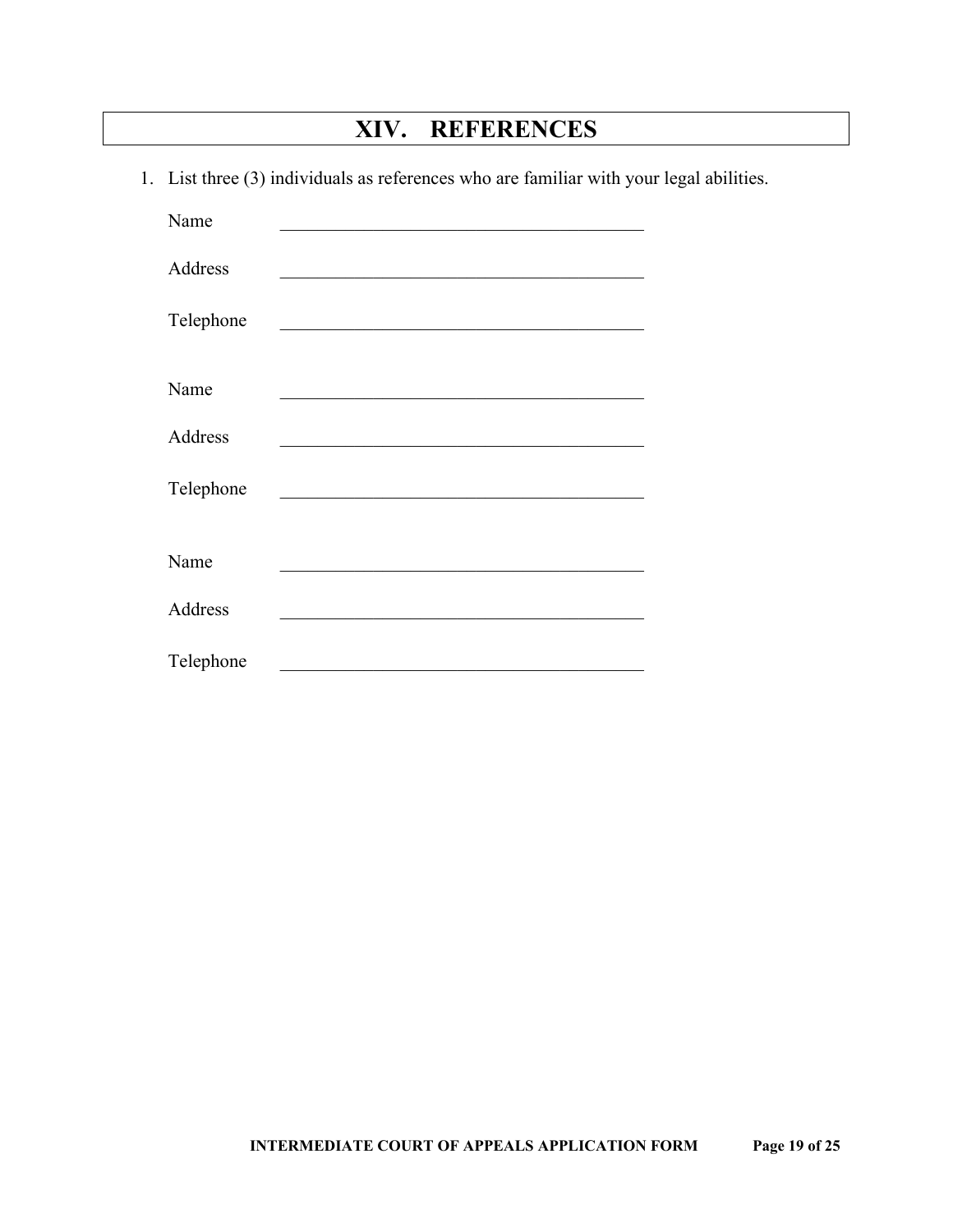2. List three (3) individuals as references who are familiar with your personal character.

| Name      |                                                    |
|-----------|----------------------------------------------------|
| Address   |                                                    |
| Telephone |                                                    |
|           |                                                    |
| Name      |                                                    |
| Address   |                                                    |
| Telephone | <u> 1989 - John Stein, Amerikaansk politiker (</u> |
|           |                                                    |
| Name      |                                                    |
| Address   |                                                    |
| Telephone |                                                    |

#### **XV. CONFIDENTIALITY STATEMENT**

Pursuant to West Virginia Code §3-10-3a, the Judicial Vacancy Advisory Commission shall make available to the public copies of any applications and any letters of recommendation written on behalf of any applicants. All other documents or materials created or received by the Judicial Vacancy Advisory commission shall be confidential and exempt from the provisions of West Virginia Code, Chapter 29B, except for the list of best qualified persons or accompanying memoranda submitted to the Governor in accordance with the provisions of West Virginia Code §3-10-3a(j), which shall be available for public inspection.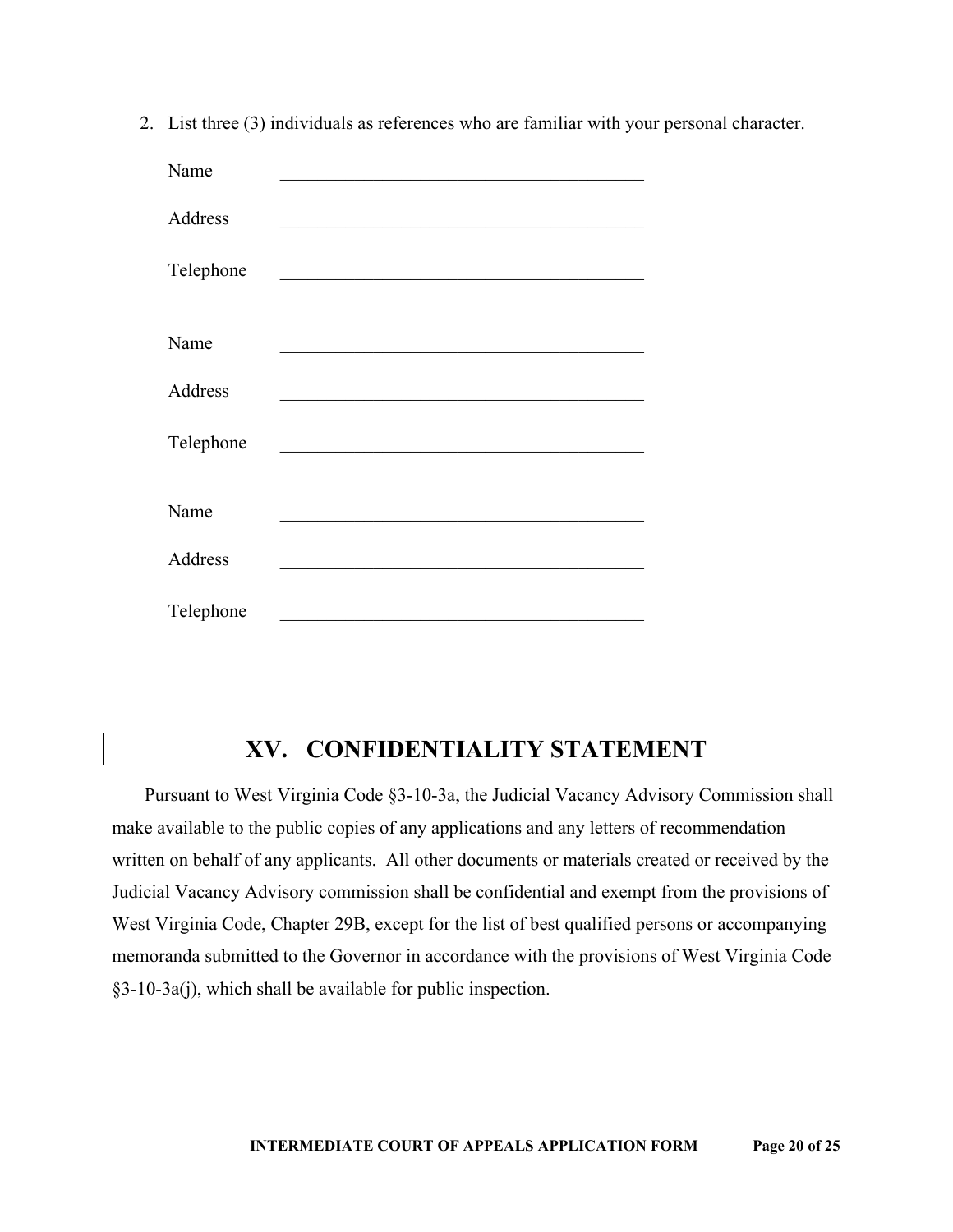# **XVI. APPLICANT'S DECLARATION**

I certify under penalty of law that all responses and other information submitted herewith are true and accurate, to the best of my knowledge.

Signature of Applicant \_\_\_\_\_\_\_\_\_\_\_\_\_\_\_\_\_\_\_\_\_\_\_\_\_\_\_\_\_\_\_\_\_\_\_\_ Date \_\_\_\_\_\_\_\_\_\_\_\_\_\_\_\_\_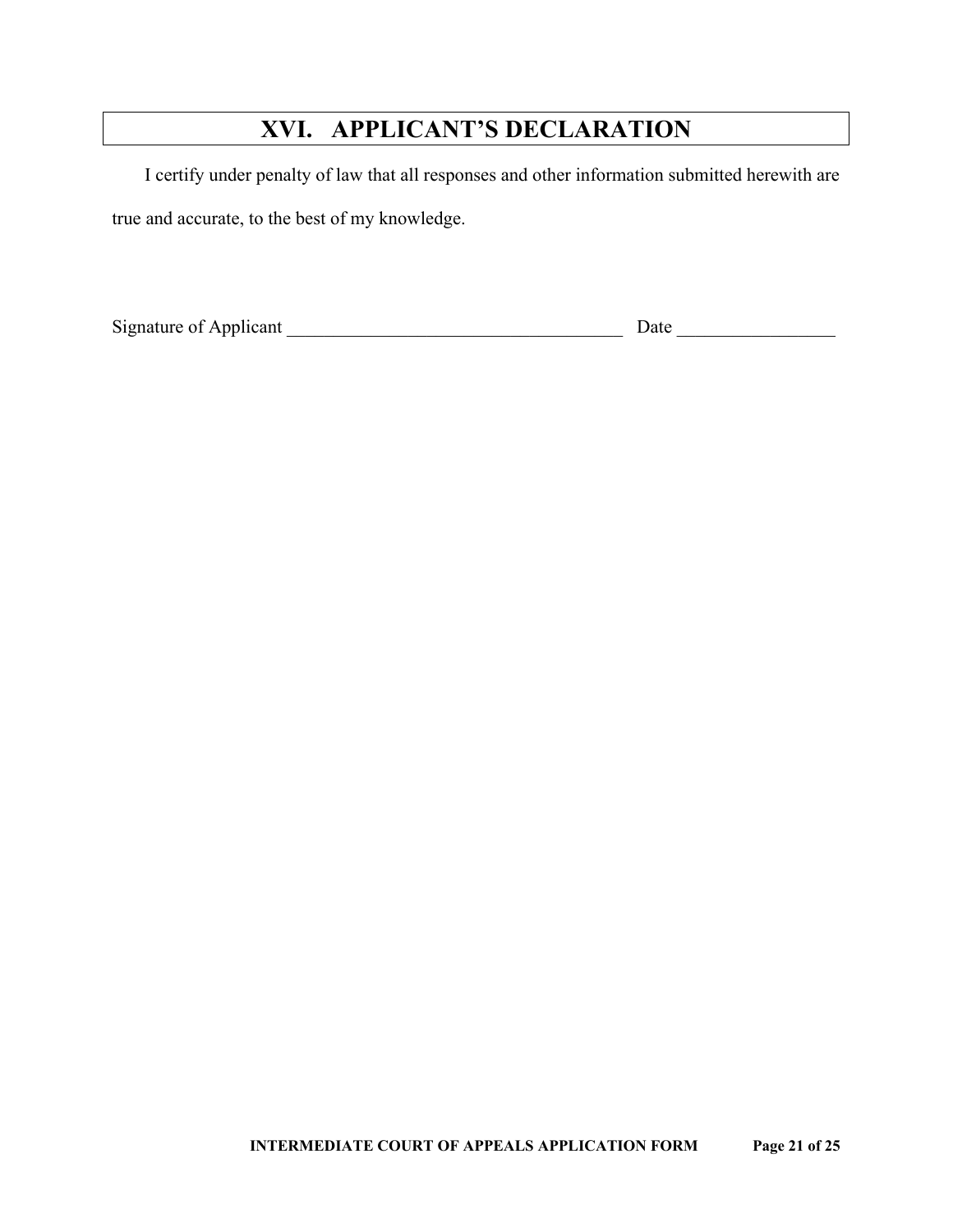I hereby authorize the Judicial Vacancy Advisory Commission or the General Counsel to the Governor to request any and all records in the possession of the West Virginia State Bar relating to ethics complaints filed against me and to copy and disseminate such records to members of the Judicial Vacancy Advisory Commission, the Office of the Governor, and others involved in the selection process. I further authorize the West Virginia State Bar to release to the Judicial Vacancy Advisory Commission, c/o Office of General Counsel to the Governor, Office of the Governor, State Capitol, 1900 Kanawha Boulevard, East, Charleston, WV 25305, any and all records in its possession relating to ethics complaints filed against me.

| Date             |                | Signature              |  |
|------------------|----------------|------------------------|--|
| Date of Birth    |                | Social Security Number |  |
| Name             | $\ddot{\cdot}$ |                        |  |
| Address          | $\ddot{\cdot}$ |                        |  |
| WV State Bar No. | $\ddot{\cdot}$ |                        |  |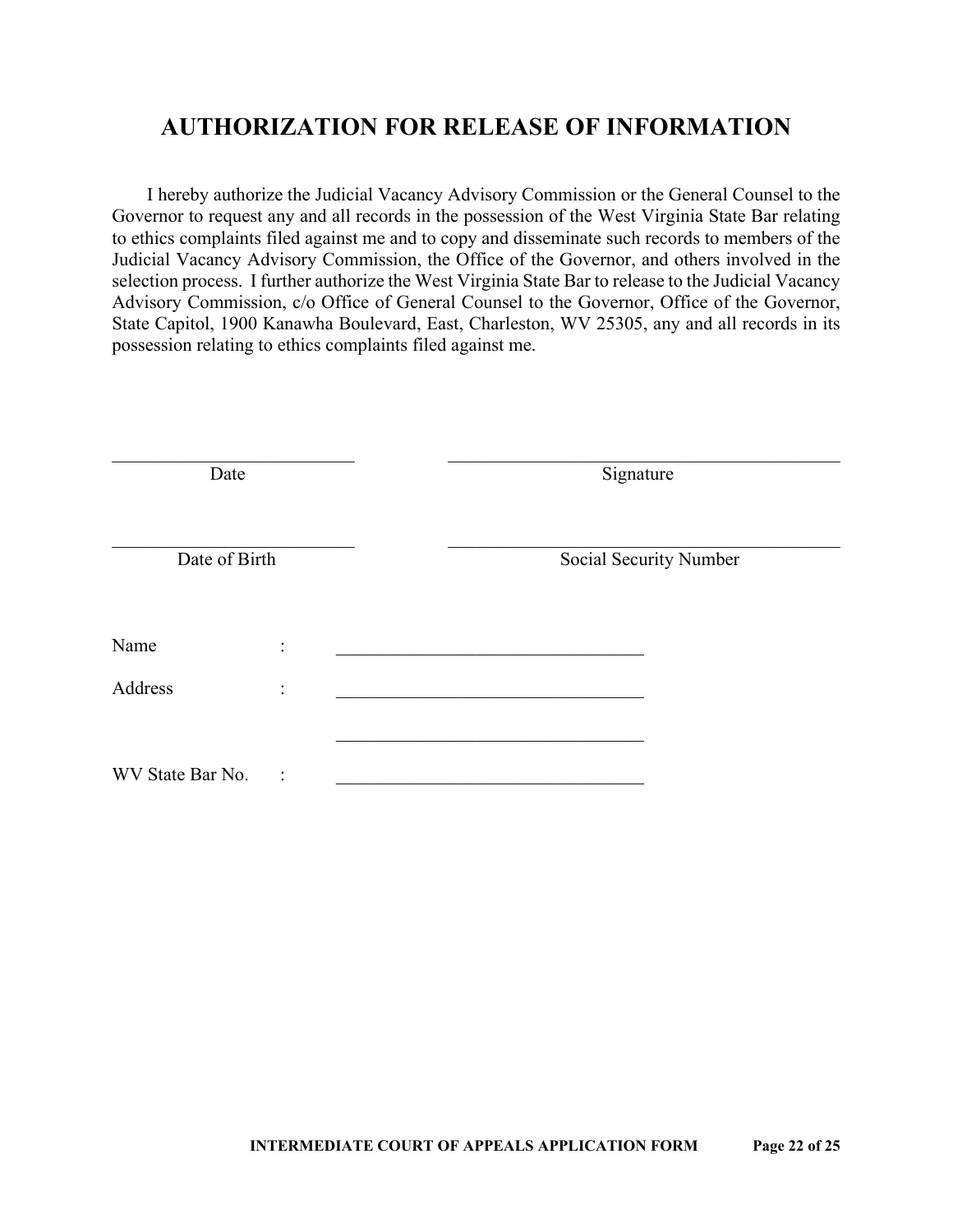I hereby authorize the Judicial Vacancy Advisory Commission of West Virginia or the General Counsel to the Governor to request a criminal history on me from the appropriate law enforcement agencies and to request that the appropriate law enforcement agencies conduct a general background investigation and to copy and disseminate such records or results to members of the Judicial Vacancy Advisory Commission of West Virginia, the Office of the Governor, and others involved in the selection process. I further authorize any law enforcement agency to conduct a general background investigation on me and to release any and all information obtained in the investigation to Judicial Vacancy Advisory Commission of West Virginia, c/o Office of General Counsel to the Governor, Office of the Governor, State Capitol, 1900 Kanawha Boulevard, East, Charleston, WV 25305, and others involved in the selection process.

| Date             |                | Signature              |
|------------------|----------------|------------------------|
| Date of Birth    |                | Social Security Number |
| Name             | $\ddot{\cdot}$ |                        |
| Address          | $\ddot{\cdot}$ |                        |
| WV State Bar No. | $\vdots$       |                        |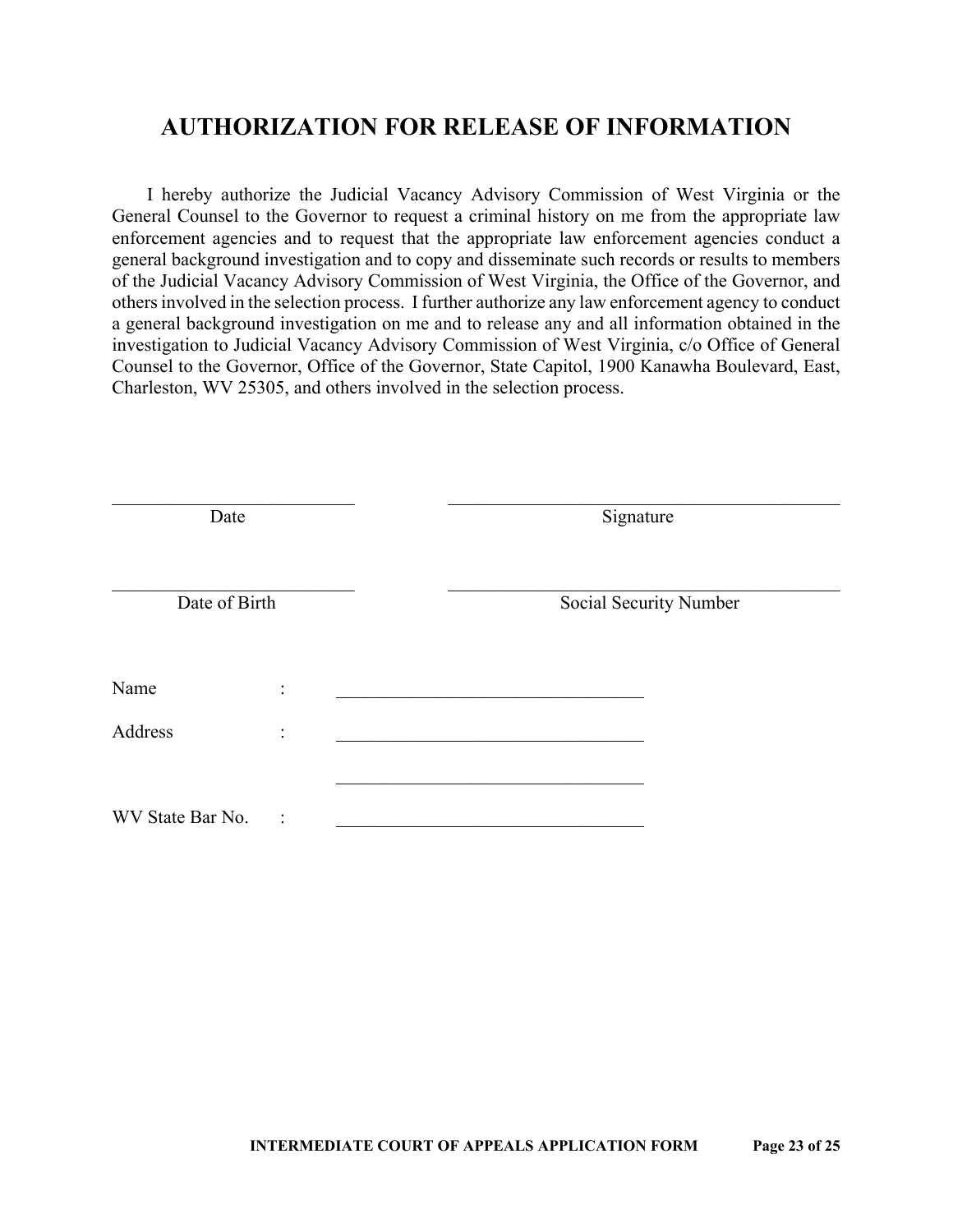I hereby authorize the Judicial Vacancy Advisory Commission or the General Counsel to the Governor to request a credit check on me from any and all credit agencies and to request that the appropriate credit agencies copy and disseminate any and all records or results to the members of the Judicial Vacancy Advisory Commission, the Office of the Governor, and others involved in the selection process.

| Date             |                | Signature |                        |
|------------------|----------------|-----------|------------------------|
| Date of Birth    |                |           | Social Security Number |
| Name             | $\ddot{\cdot}$ |           |                        |
| Address          | $\ddot{\cdot}$ |           |                        |
| WV State Bar No. | $\ddot{\cdot}$ |           |                        |